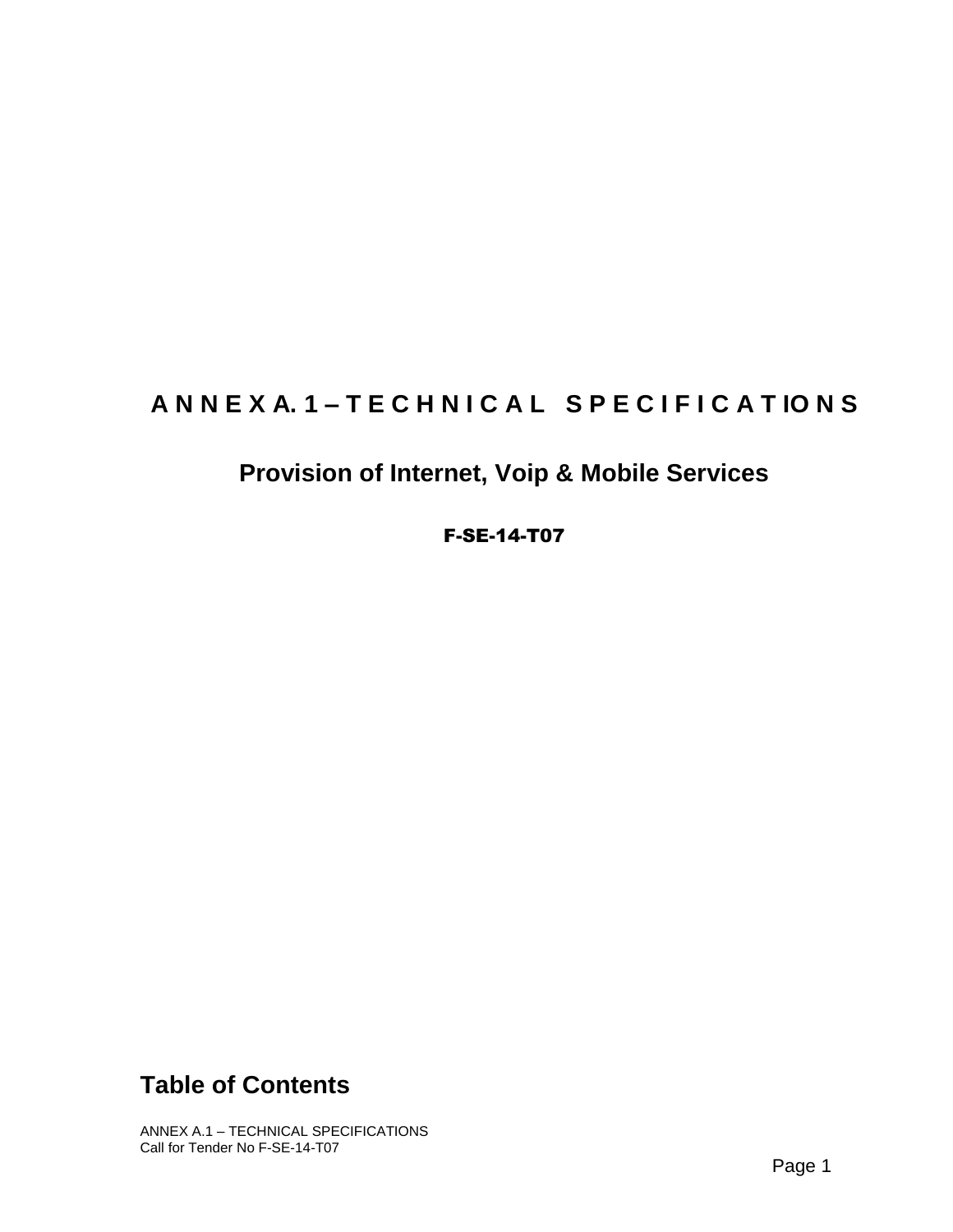| $\mathbf{1}$ |                                                                                                                                 | 4                        |
|--------------|---------------------------------------------------------------------------------------------------------------------------------|--------------------------|
|              | 1.1                                                                                                                             | 4                        |
| $\mathbf{2}$ |                                                                                                                                 | $\overline{\mathcal{A}}$ |
| 3            |                                                                                                                                 | $\overline{\mathbf{4}}$  |
| 4            |                                                                                                                                 | 5                        |
|              | 4.1                                                                                                                             |                          |
|              | 4.1.1                                                                                                                           |                          |
|              |                                                                                                                                 | 5                        |
|              |                                                                                                                                 | 5                        |
| 5            |                                                                                                                                 |                          |
|              | LOT 1 Internet connectivity and Internet VPN connectivity __________________5<br>5.1                                            |                          |
|              | 5.1.1                                                                                                                           |                          |
|              | 5.1.2                                                                                                                           |                          |
|              | 5.1.3<br>Local Loop <u>Commission and Commission and Commission and Commission and Commission and Commission and Commission</u> | 6                        |
|              | 5.1.4                                                                                                                           | $6\phantom{1}6$          |
|              | 5.1.5                                                                                                                           | $6\phantom{1}6$          |
|              | 5.1.6                                                                                                                           | $6\phantom{1}6$          |
|              | 5.1.7                                                                                                                           | 6                        |
|              | 5.1.8                                                                                                                           | 6                        |
|              | 5.1.9                                                                                                                           |                          |
|              | 5.1.10                                                                                                                          |                          |
|              | 5.1.11                                                                                                                          |                          |
|              |                                                                                                                                 |                          |
|              | 5.1.11.2 Helpdesk __________<br>7                                                                                               |                          |
|              |                                                                                                                                 |                          |
|              | 5.1.11.4                                                                                                                        |                          |
|              |                                                                                                                                 |                          |
|              |                                                                                                                                 | 8                        |
|              |                                                                                                                                 | 8                        |
|              |                                                                                                                                 |                          |
|              | 5.1.12                                                                                                                          |                          |
|              |                                                                                                                                 |                          |
|              |                                                                                                                                 | 8                        |
|              | 5.1.13.2 Running-out phase: _______                                                                                             | 8                        |
|              | 5.2                                                                                                                             |                          |
|              |                                                                                                                                 |                          |
|              |                                                                                                                                 |                          |
|              |                                                                                                                                 |                          |
|              |                                                                                                                                 |                          |
|              |                                                                                                                                 |                          |
|              |                                                                                                                                 | 9                        |
|              | 5.2.4.4                                                                                                                         | 9                        |
|              | 5.2.5 Tariffs _________                                                                                                         | 10                       |
|              |                                                                                                                                 |                          |
|              |                                                                                                                                 |                          |
|              | 5.2.8                                                                                                                           |                          |
|              |                                                                                                                                 | 10                       |
|              | 5.2.8.2                                                                                                                         | 10                       |
|              |                                                                                                                                 |                          |
|              | 5.3<br>T                                                                                                                        | 11                       |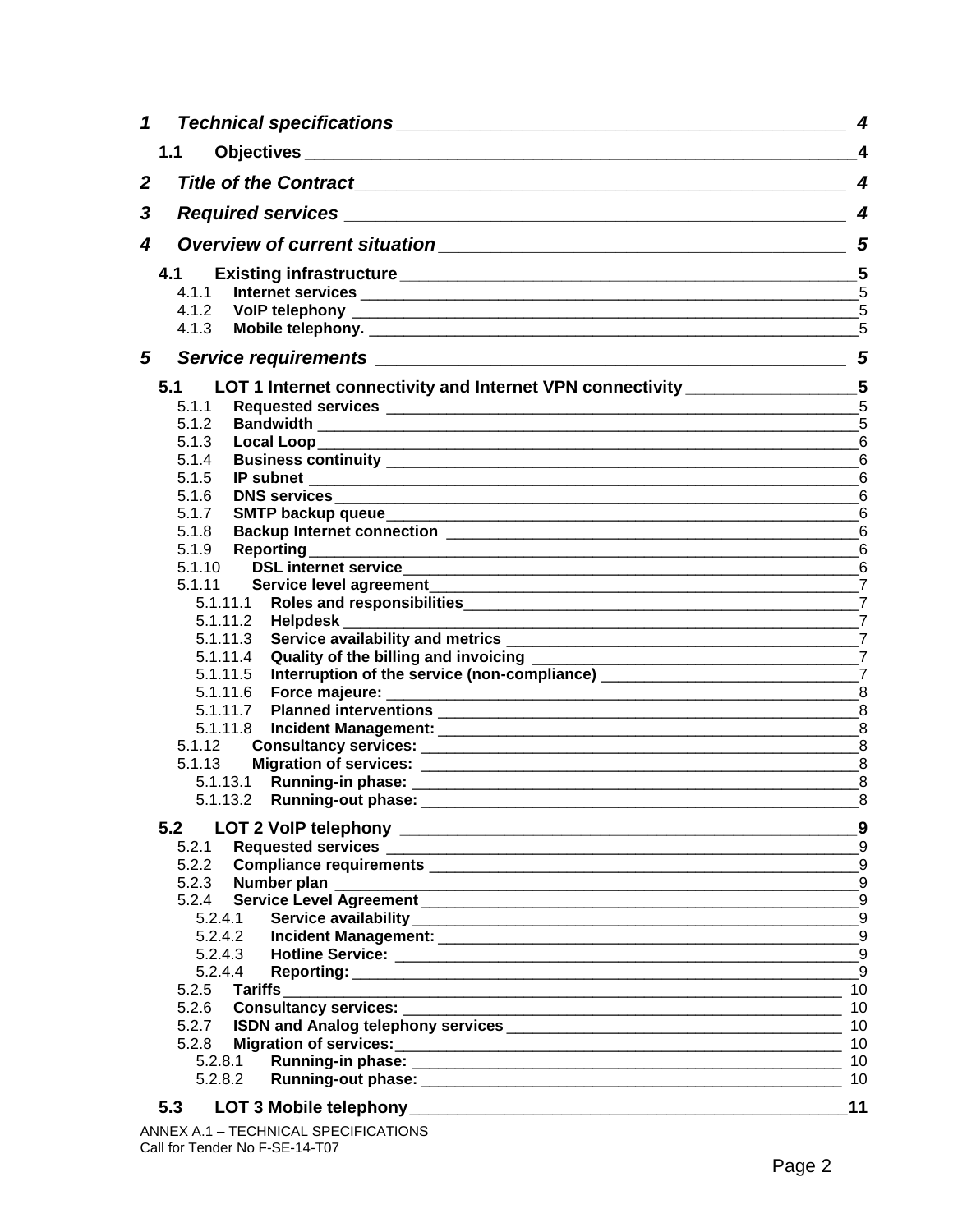|   | 5.3.1  |                                                                                  | 11 |
|---|--------|----------------------------------------------------------------------------------|----|
|   | 5.3.2  |                                                                                  |    |
|   | 5.3.3  |                                                                                  |    |
|   | 5.3.4  |                                                                                  | 12 |
|   | 5.3.5  |                                                                                  |    |
|   |        |                                                                                  | 12 |
|   |        | 5.3.6.1                                                                          |    |
|   |        |                                                                                  | 12 |
|   |        |                                                                                  |    |
|   |        | 5.3.6.4                                                                          |    |
|   |        |                                                                                  |    |
|   |        |                                                                                  |    |
|   |        |                                                                                  | 14 |
|   |        |                                                                                  | 14 |
|   |        |                                                                                  | 14 |
|   | 5.3.10 |                                                                                  | 14 |
| 6 |        |                                                                                  | 14 |
| 7 |        |                                                                                  | 14 |
|   | 7.1    | LOT 1 Internet connectivity and Internet VPN connectivity ______________________ | 14 |
|   | 7.2    |                                                                                  | 14 |
|   | 7.3    |                                                                                  | 18 |
| 8 |        |                                                                                  | 18 |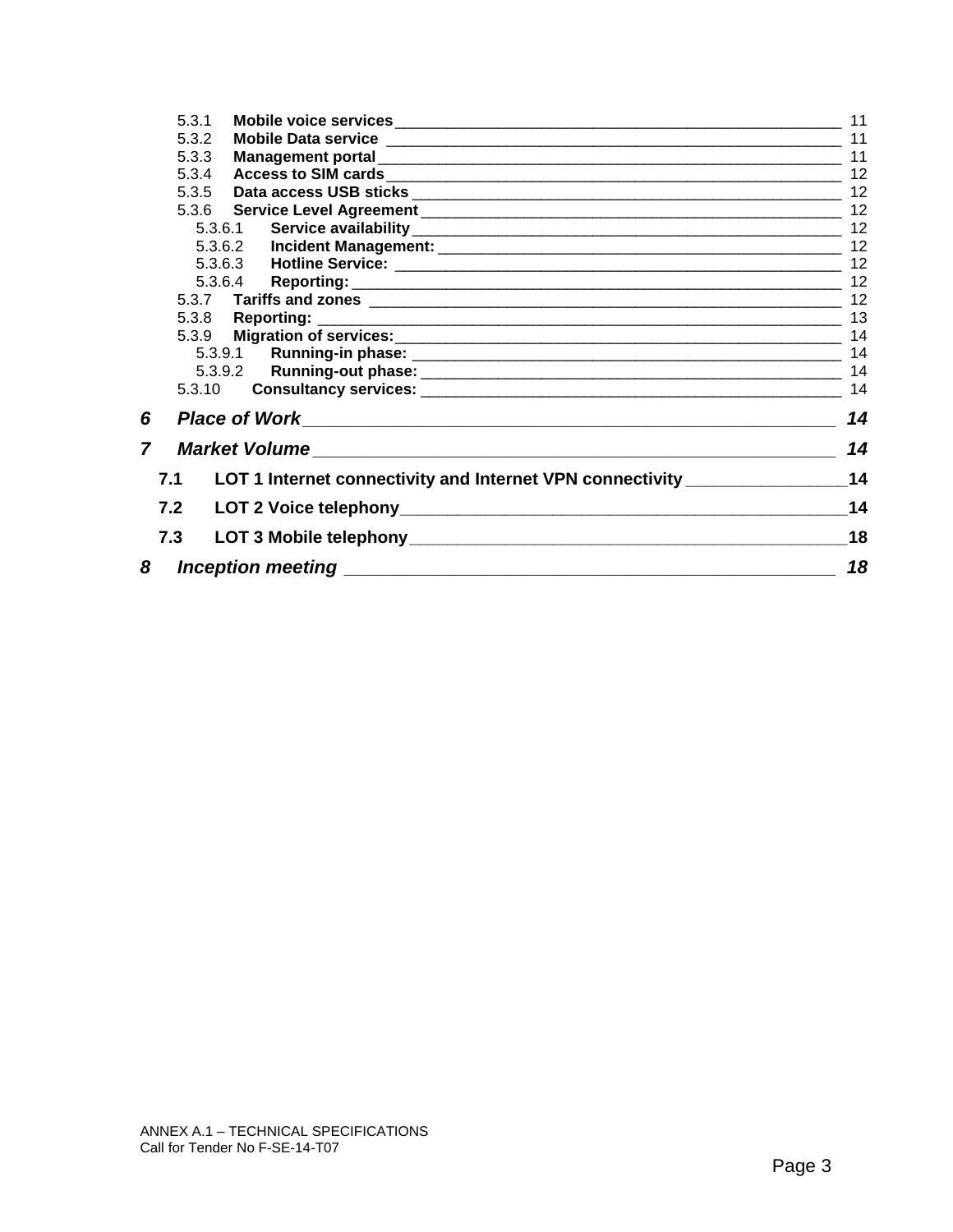# <span id="page-3-0"></span>**1 Technical specifications**

## <span id="page-3-1"></span>*1.1 Objectives*

The Council adopted a Regulation establishing the European Union Agency for Fundamental Rights (16241/06) In December 2003, the European Council agreed to extend the mandate of the European Monitoring Centre on Racism and Xenophobia, established by Regulation (EC) No1035/97, and transform this Centre into the EU Agency for Fundamental Rights (hereafter referred as "the Agency"). The seat of the Agency will remain in Vienna (Austria).

The objective of the Agency will be to provide the relevant institutions, bodies, offices and agencies of the Community and its Member States implementing Community law with assistance and expertise relating to fundamental rights in order to support them when they take measures or formulate courses of action within their respective spheres of competence to fully respect fundamental rights. The Agency became operational on 01 March 2007.

The Agency intends to sign three (3) framework contracts for the Provision of Internet, VoIP & Mobile Services as described in the present document.

# <span id="page-3-2"></span>**2 Title of the Contract**

The title of the contract is "**Provision of Internet, VoIP & Mobile Services**" and it is divided into the following three (3) Lots:

*Lot 1 –Internet services Lot 2 – VoIP telephony Lot 3 – Mobile telephony*

# <span id="page-3-3"></span>**3 Required services**

The services required are organized in 3 separate Lots. Tenderers may decide to apply for one, two or all Lots. If a tenderer opts to provide offers for more than one Lot then the tenderer needs to prepare a separated offer including all requested documents and annexes for each Lot.

The purpose of this invitation to tender is to award a maximum of three (3) Framework Contracts in cascading order per Lot. Contract duration will be four (4) years, with a possibility of extensions to five or six years.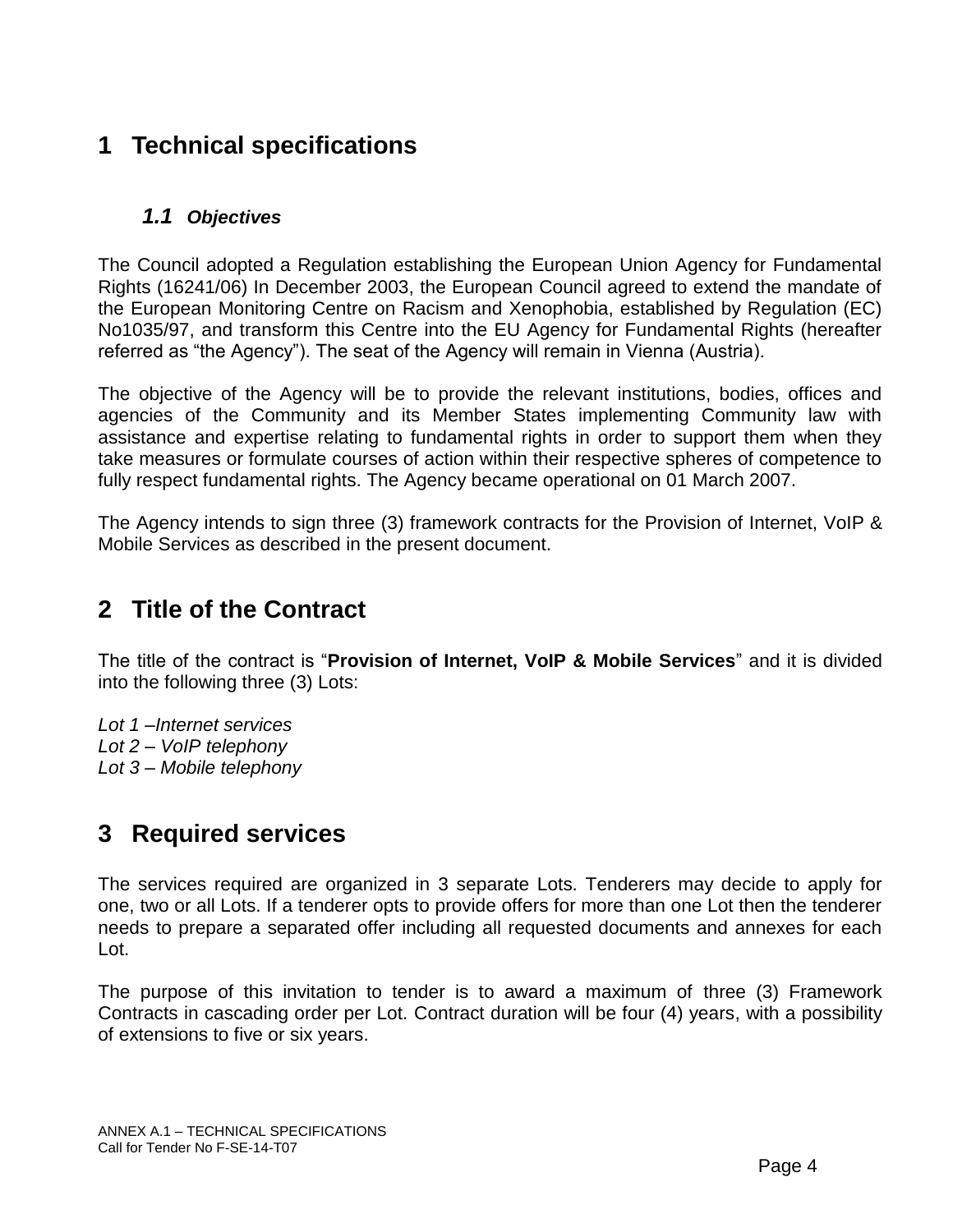# <span id="page-4-0"></span>**4 Overview of current situation**

## <span id="page-4-1"></span>*4.1 Existing infrastructure*

#### <span id="page-4-2"></span>4.1.1 **Internet services**

The Agency has currently established an internet connection of 12Mbps with a backup line of 4 Mbps.

#### <span id="page-4-3"></span>4.1.2 **VoIP telephony**

FRA's voice communication solution is based on MS Lync 2013 directly connected to a SIP trunk in a redundant design. User are communicating by soft and hard clients as well as mobile clients. The current SIP trunk is connected to the FRA CISCO ASA cluster. Current bandwidth used for PSTN calls is 4 Mbps with a backup of 1 Mbps

#### <span id="page-4-4"></span>4.1.3 **Mobile telephony.**

The Agency has activated 20 SIM (Nano, Micro and Standard) cards under the current Framework contract.

## <span id="page-4-5"></span>**5 Service requirements**

#### <span id="page-4-6"></span>*5.1 LOT 1 Internet connectivity and Internet VPN connectivity*

#### 5.1.1 **Requested services**

<span id="page-4-7"></span>The Agency requires low-latency Internet access for the following purposes:

- To allow users on the LAN to access the internet for Web browsing;
- To allow sending and receiving of e-mails via SMTP;
- To allow public to access the internet site and other internet based information services;
- To deploy VPNs to allow connections with remote locations.

Due to the nature of these services, 24x7 availability is crucial.

The tenderer is requested to provide a full open Internet access with no filtering/QoS of any kind.

## <span id="page-4-8"></span>5.1.2 **Bandwidth**

The contractor must provide the possibility to start logically at 30 Mbps. It must be scalable to 54 Mbps in steps 8 Mbps on demand at any given time. This connection must provide access to the public internet without any port or service limitation.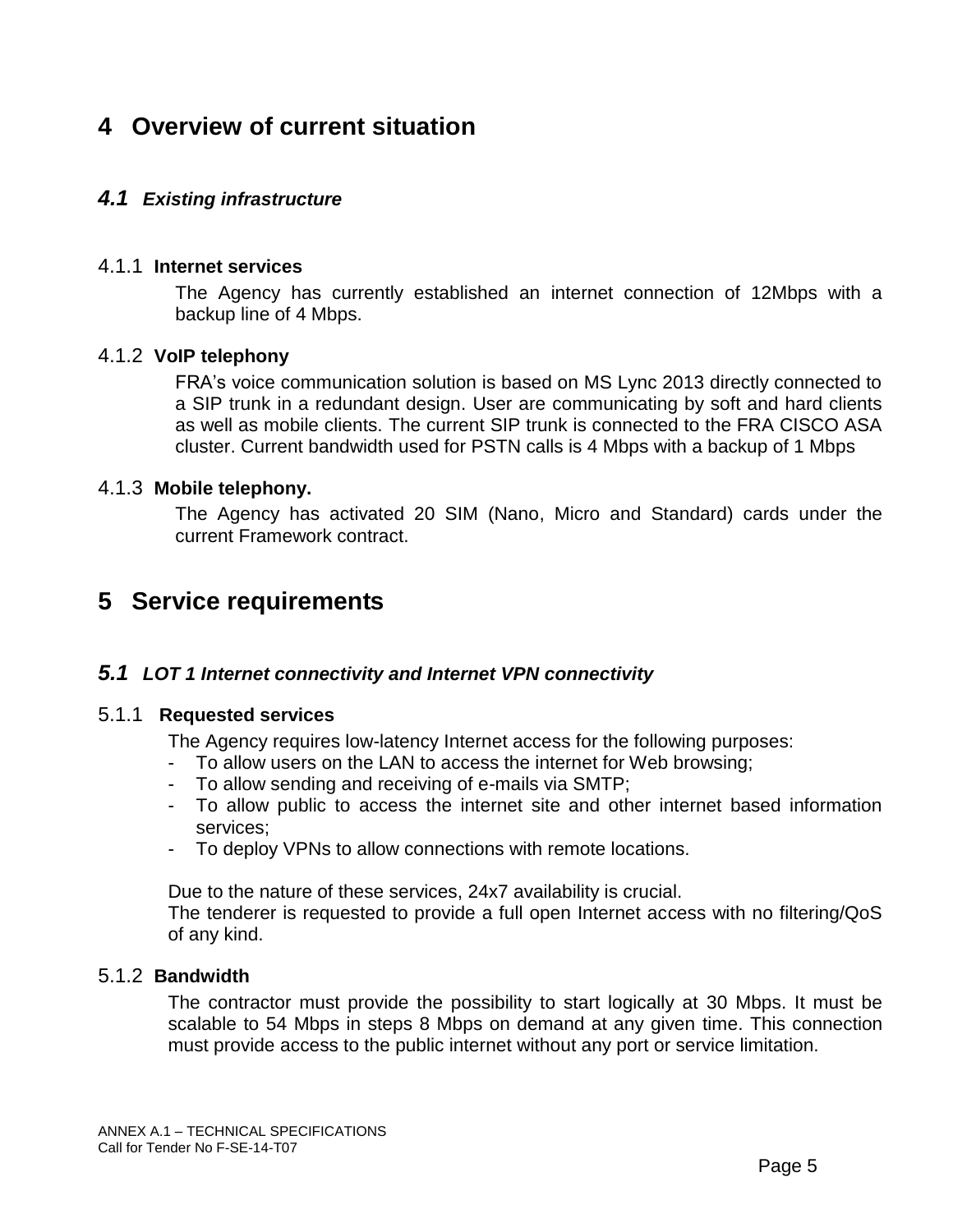## <span id="page-5-0"></span>5.1.3 **Local Loop**

The Contractor shall be responsible for the delivery of the Local Loop. The cost related to this shall be included in the financial offer of the tenderer and shall not be indicated separately.

The tenderer shall provide information on network latency to main European hubs as well as information concerning packet loss within its network.

#### <span id="page-5-1"></span>5.1.4 **Business continuity**

In order to comply with the Agency's business continuity standards, the tenderers shall provide the above mentioned back-up Internet connection based on a different, redundant hierarchical network topology or a different provider. Tenderers shall provide evidence of their capacity to ensure that in case of a fault in the primary Internet connection a back-up Internet connection will continue to work. Tenderers shall also describe how an automatic and seamless switch to the back-up connection will be implemented in case of unavailability of the primary connection

#### <span id="page-5-2"></span>5.1.5 **IP subnet**

Provision of a public /26 IPv4 network. The new IP address range must be an independent range fully assigned to FRA.

#### <span id="page-5-3"></span>5.1.6 **DNS services**

The contractor shall offer DNS services for the FRA external domain. The contactor shall provide access to a management tool where FRA can enter, update and delete DNS entries for its domain fra.europa.eu.

#### <span id="page-5-4"></span>5.1.7 **SMTP backup queue**

The contractor shall provide a backup queue for FRA emails in cases where FRAs emails system might not be available.

#### <span id="page-5-5"></span>5.1.8 **Backup Internet connection**

Copper connection shall have a speed of minimum 12 Mbps in upload and minimum 12 Mbps in download. In cases where the primary internet connection is not available the system shall switch to the backup line automatically. The backup line needs to provide the same services as the primary line.

#### <span id="page-5-6"></span>5.1.9 **Reporting**

The provider must provide reports about the utilization and the availability of the services. This should be available in electronic form.

#### <span id="page-5-7"></span>5.1.10 **DSL internet service**

A separate DSL internet service with a minimum download capacity of 8 Mbit/s might be requested.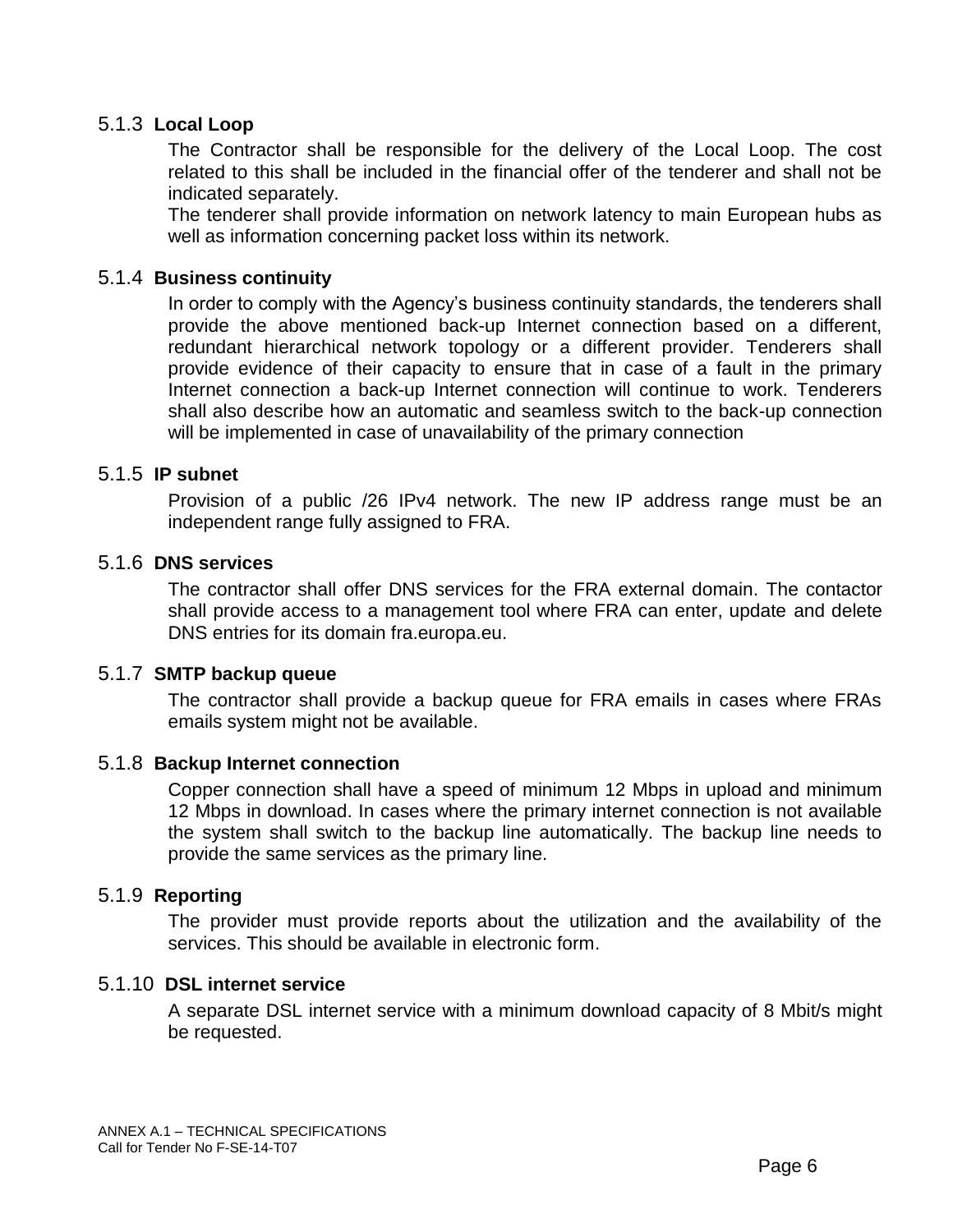## <span id="page-6-1"></span><span id="page-6-0"></span>5.1.11 **Service level agreement**

A Service Level Agreement (SLA) shall form a part of the Contract. The tenderer shall include in their offer a draft SLA which shall include at least the following:

## 5.1.11.1 **Roles and responsibilities**

It shall include contact persons of the Contractor and the Agency, clearly identified with their names, email addresses, and telephone numbers. The selected Contractor shall provide at least one contact person as the account and service manager, who shall act as an interface for all contractual, technical and operational matters. The Agency shall provide at least one contact person as the administrative and service manager, who will be the interface for all technical and operational matters.

## <span id="page-6-2"></span>5.1.11.2 **Helpdesk**

Helpdesk services which shall have the following characteristics:

- 24h/7 availability of a dedicated telephone customer service accessible from all over the world which shall be able to communicate in English language,
- **Helpdesk support to be provided during office working hours from** 8h00 to 19h00.
- The support for the equipment managed exclusively via the Helpdesk.
- Maintenance/repair/replacement service which must be available during normal working days for the hardware/devices supplied by the Contractor.

## <span id="page-6-3"></span>5.1.11.3 **Service availability and metrics**

All the service properties concerned by this SLA refer to the availability of the network in terms internet services.

The Agency is expecting to receive internet services at a minimum of 99.85% each month (target value: less than 1 hours network down-time per month = maximum 1 hours network down-time allowed).

## <span id="page-6-4"></span>5.1.11.4 **Quality of the billing and invoicing**

This aspect shall measure the quality of billing and the frequency and timeliness of the invoicing. Invoices shall be delivered by regular post and via e-mail or via website download on a monthly basis.

The Billing report shall contain all the details of the consumption with clear indication of the item

## <span id="page-6-5"></span>5.1.11.5 **Interruption of the service (non-compliance)**

In case of a non-compliance with any of the target values set out in the SLA attributable to the Contractor, the Agency may request the Contractor to reduce the related monthly fee or, as appropriate, the amount due for the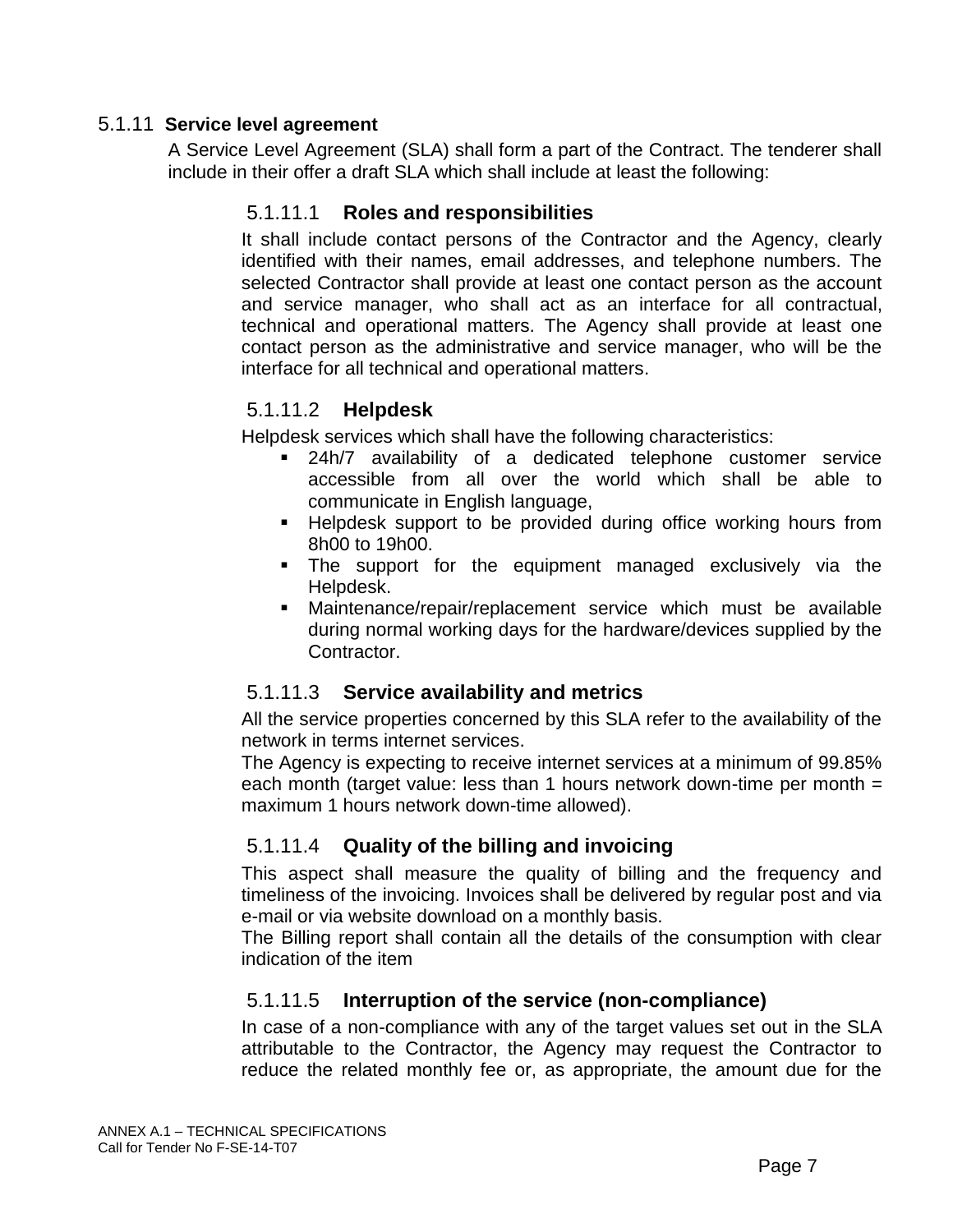service concerned, indicated in the related monthly invoice, proportional to the number of days on which the non-compliance occurred during that month.

## <span id="page-7-0"></span>5.1.11.6 **Force majeure:**

Whenever a service interruption cannot be prevented (i.e. by installing redundant equipment) nor foreseen by any means, this shall be considered as "Force Majeure".

## <span id="page-7-1"></span>5.1.11.7 **Planned interventions**

Planned interventions are not considered as outages. However, as the term itself implies, they must be planned upfront.

## <span id="page-7-2"></span>5.1.11.8 **Incident Management:**

Guaranteed Resolution time must be maximum 8hrs after the incident occurs; this includes a full 100% connectivity and its related services up and running again, as well if needed a full hardware replacement. The last known up and running configuration must always be applied to any incident management resolution.

## <span id="page-7-3"></span>5.1.12 **Consultancy services:**

The contractor may be called to provide consultancy in the areas covered in this Lot. The consultants will be assigned tasks such as design, implementation and administration of solutions.

#### <span id="page-7-4"></span>5.1.13 **Migration of services:**

<span id="page-7-5"></span>The Agency has currently in place a contract for internet services. To ensure the seamless migration of these services from the current provider to the selected Contractor the tender shall include detailed migration plans for both the running-in and running-out phases of the Contract. In particular, tenderers must ensure the following:

## 5.1.13.1 **Running-in phase:**

An effective and smooth migration of all the settings installed by the current Contractor (i.e. connectivity, numbering) to the selected Contractor and a seamless portability/migration of the current numbering.

#### 5.1.13.2 **Running-out phase:**

<span id="page-7-6"></span>An effective and smooth migration of all the settings installed during the implementation of the Contract (i.e. connectivity, numbering, etc.) to an eventual new Contractor.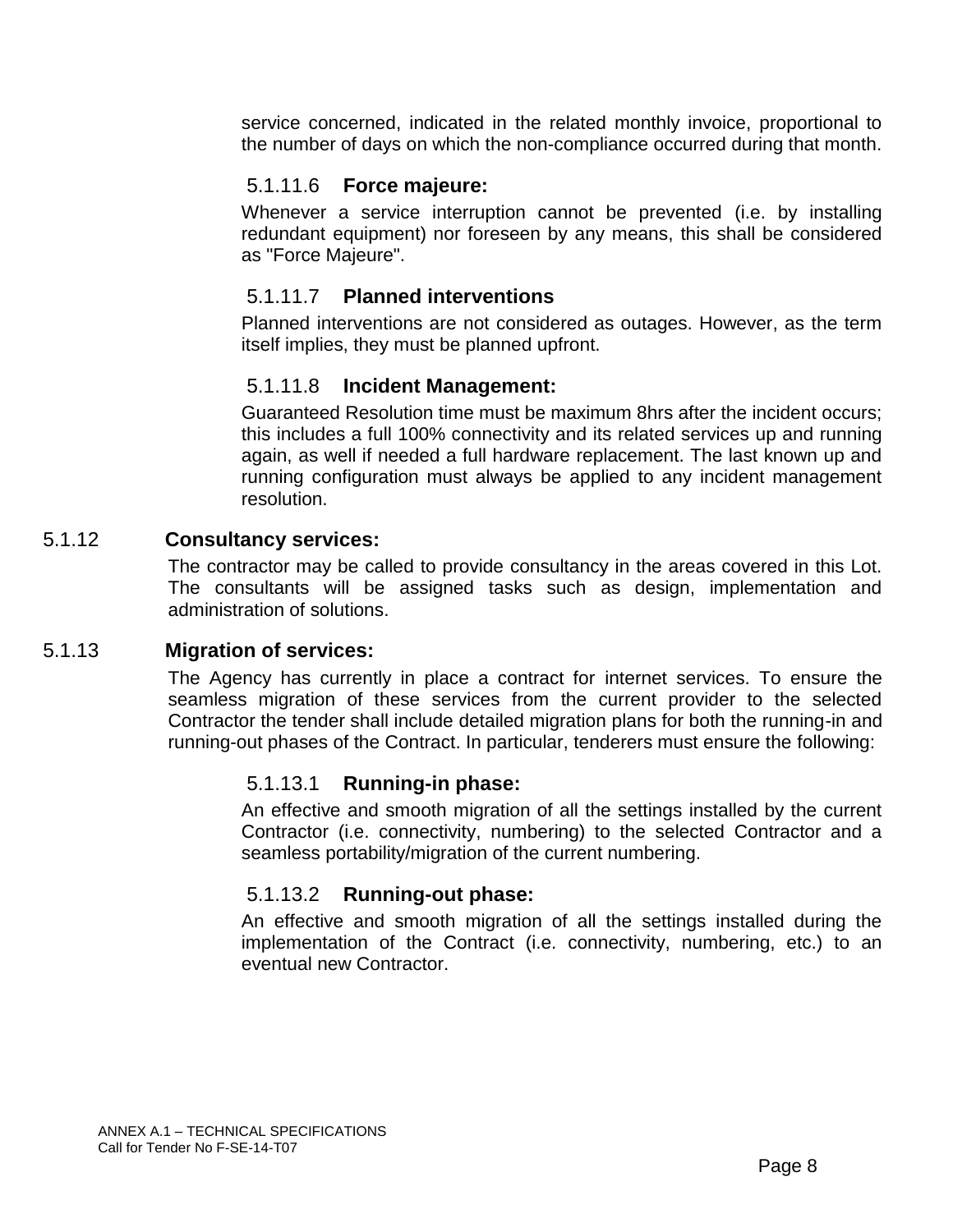## <span id="page-8-0"></span>*5.2 LOT 2 VoIP telephony*

## <span id="page-8-1"></span>5.2.1 **Requested services**

The tenderer shall provide a SIP trunk solution which enables e FRA staff to establish and receive PSTN phone calls via MS Lync 2013 from and to any destination worldwide. The offer must include all required works, installations, network services and equipment required to provide the SIP trunk service as described. The required primary bandwidth shall cover a minimum amount of 90 simultaneous PSTN calls using codec G.711. A backup line shall cover minimum 35 simultaneous PSTN calls using codec G.711

## <span id="page-8-2"></span>5.2.2 **Compliance requirements**

The requested SIP trunk service shall be in compliance or fully compatible with the requirements set down by Microsoft.

The successful tenderer shall provide the required equipment (gateway, session border control etc.) in compliance with the requirements set down by Microsoft for MS Lync 2013 in the following link:<http://technet.microsoft.com/en-us/office/dn788945>

## <span id="page-8-3"></span>5.2.3 **Number plan**

Preserve the existing numbering plan: The short 5 digit number 01/58030 in the FRA Headquarters Vienna must be ported from the current contractor.

#### <span id="page-8-4"></span>5.2.4 **Service Level Agreement**

A Service Level Agreement shall be part of the Contract. The tenderer shall include in their offer a draft SLA which shall include at least the following:

## <span id="page-8-5"></span>5.2.4.1 **Service availability**

The availability of the service must be greater than 99,95% within 12 months period to the FRA computer room located on the 3rd floor. The downtime provoked by those interventions not requested by the Agency will be taken into account to calculate the availability rate; only the downtime provoked by scheduled interventions requested by the Agency will be excluded;

## <span id="page-8-6"></span>5.2.4.2 **Incident Management:**

Guaranteed Resolution time must be maximum 8hrs;

## <span id="page-8-7"></span>5.2.4.3 **Hotline Service:**

<span id="page-8-8"></span>The provider must offer a support service-desk reachable 24h/7d;

## 5.2.4.4 **Reporting:**

Detailed statistics of outgoing calls by zone. The last three digits of reported phone numbers must be masked.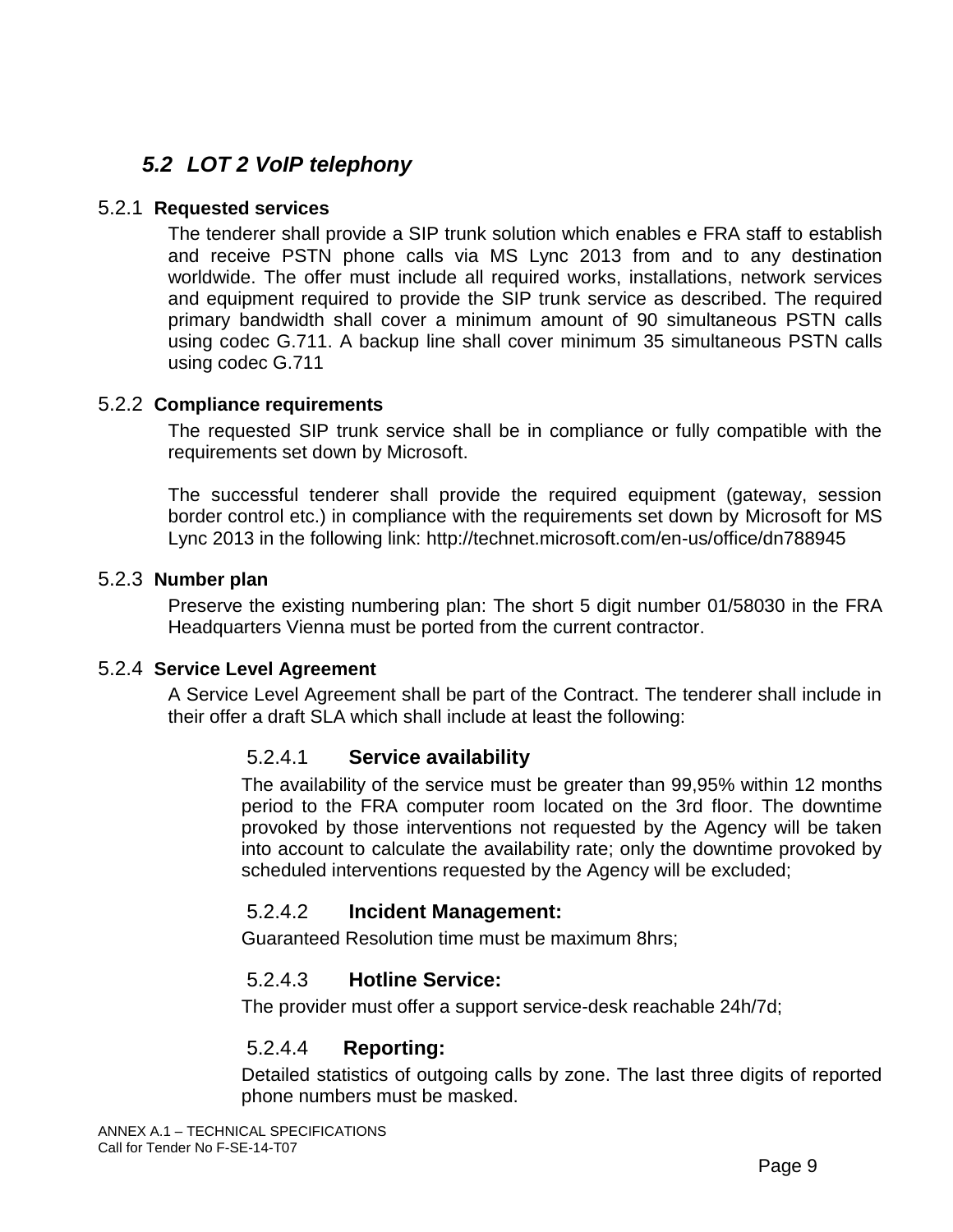#### <span id="page-9-0"></span>5.2.5 **Tariffs**

VoIP service as flat rate without additional charges. A detailed analysis of the amount of placed calls and destination zones covering the period 01.01.2013 – 31.12.2013 can be found in article 7.2.

#### <span id="page-9-1"></span>5.2.6 **Consultancy services:**

The contractor may be called to provide consultancy in the areas covered in this Lot. The consultants will be assigned tasks such as design, implementation and administration of solutions.

#### <span id="page-9-2"></span>5.2.7 **ISDN and Analog telephony services**

The Agency may request a low volume of ISDN or analog telephone lines for services such as fax, video conferencing etc.

#### <span id="page-9-3"></span>5.2.8 **Migration of services:**

<span id="page-9-4"></span>The Agency has currently in place a contract for fixed telephony services via a SIP trunk. To ensure the seamless migration of these services from the current provider to the selected Contractor the tender shall include detailed migration plans for both the running-in and running-out phases of the Contract. In particular, tenderers must ensure the following:

#### 5.2.8.1 **Running-in phase:**

An effective and smooth migration of all the settings installed by the current Contractor (i.e. connectivity, numbering) to the selected Contractor and a seamless portability/migration of the current numbering.

#### <span id="page-9-5"></span>5.2.8.2 **Running-out phase:**

An effective and smooth migration of all the settings installed during the implementation of the Contract (i.e. connectivity, numbering, etc.) to an eventual new Contractor.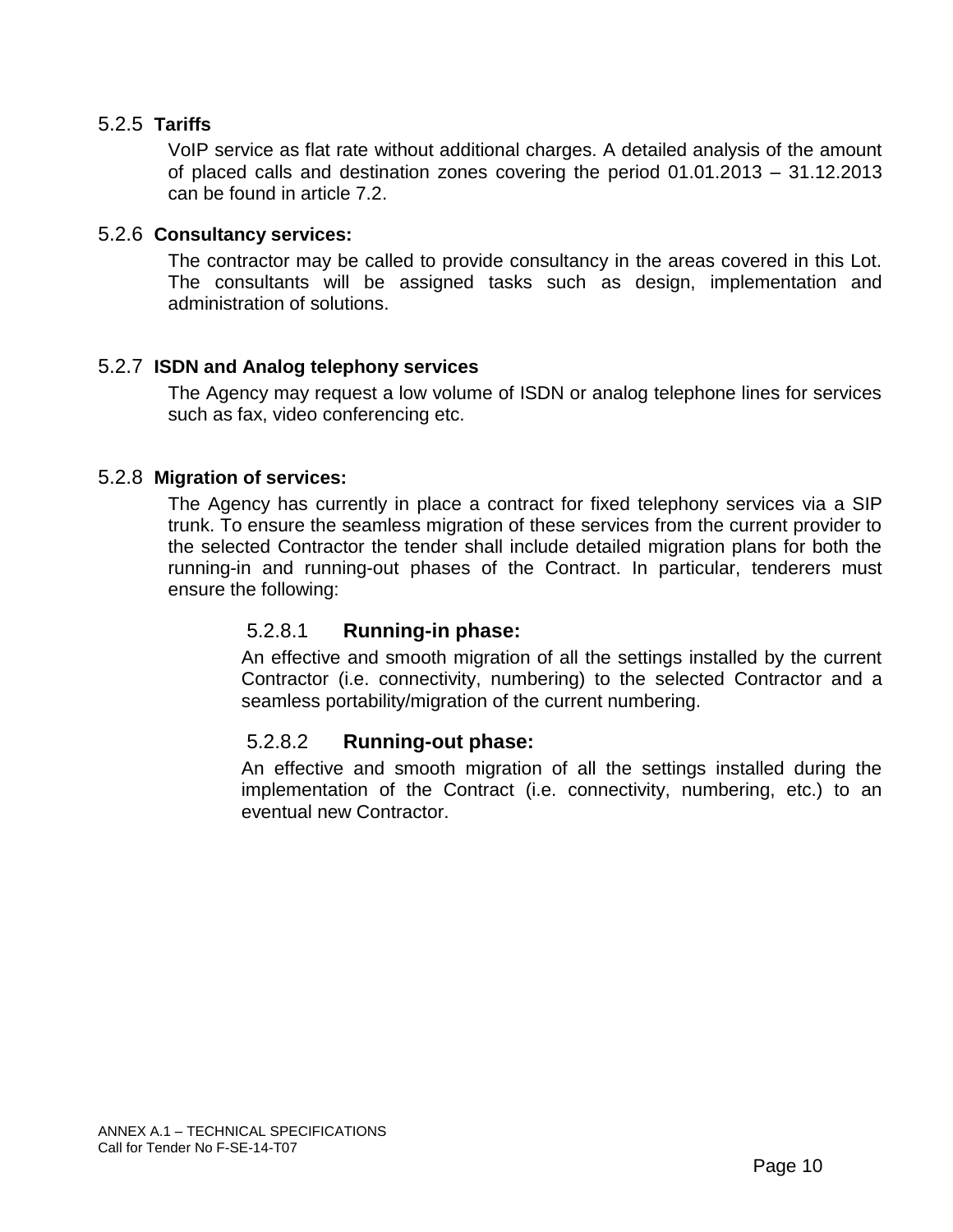## <span id="page-10-0"></span>*5.3 LOT 3 Mobile telephony*

#### <span id="page-10-1"></span>5.3.1 **Mobile voice services**

Traffic description:

- National traffic (Austria):
	- o Mobile-to-fixed calls originating from the Agency's GSM phones to Austrian fixed numbers,
	- o Mobile-to-mobile calls originating from the Agency's GSM phones to any Austrian mobile numbers.
- International traffic (other countries):
	- o Mobile-to-fixed calls originating from the Agency's GSM phones to any other country fixed numbers.
	- o Mobile-to-mobile calls originating from the Agency's GSM phones to any other country mobile numbers.
- Roaming-in traffic: received calls by the Agency's GSM phones while abroad.
- Roaming-out traffic: originated calls from the Agency's GSM phones while abroad.

#### <span id="page-10-2"></span>5.3.2 **Mobile Data service**

3G data connection is increasingly important for the staff members while on mission. Along with the possibility to use their mobile handset to check e-mails and send/receive attachments, the Agency's staff must be able to use 3G data connection with PC laptop using either their handset or a USB 3G data modem.

All data connections should allow at least the traffic on the following protocols:

- HTTP/HTTPS
- SMTP
- POP3
- IMAP
- IPSEC
- VoIP
- FTP

The list of allowed protocols should be open to new additions that could be requested by the Agency during the implementation of the Contract, based on new connectivity needs that the Agency might have.

The tenderers shall specify the allowed and not-allowed protocols.

#### <span id="page-10-3"></span>5.3.3 **Management portal**

The contractor shall provide an online management portal providing the following services:

- SIM card activation / deactivation
- ANNEX A.1 TECHNICAL SPECIFICATIONS Call for Tender No F-SE-14-T07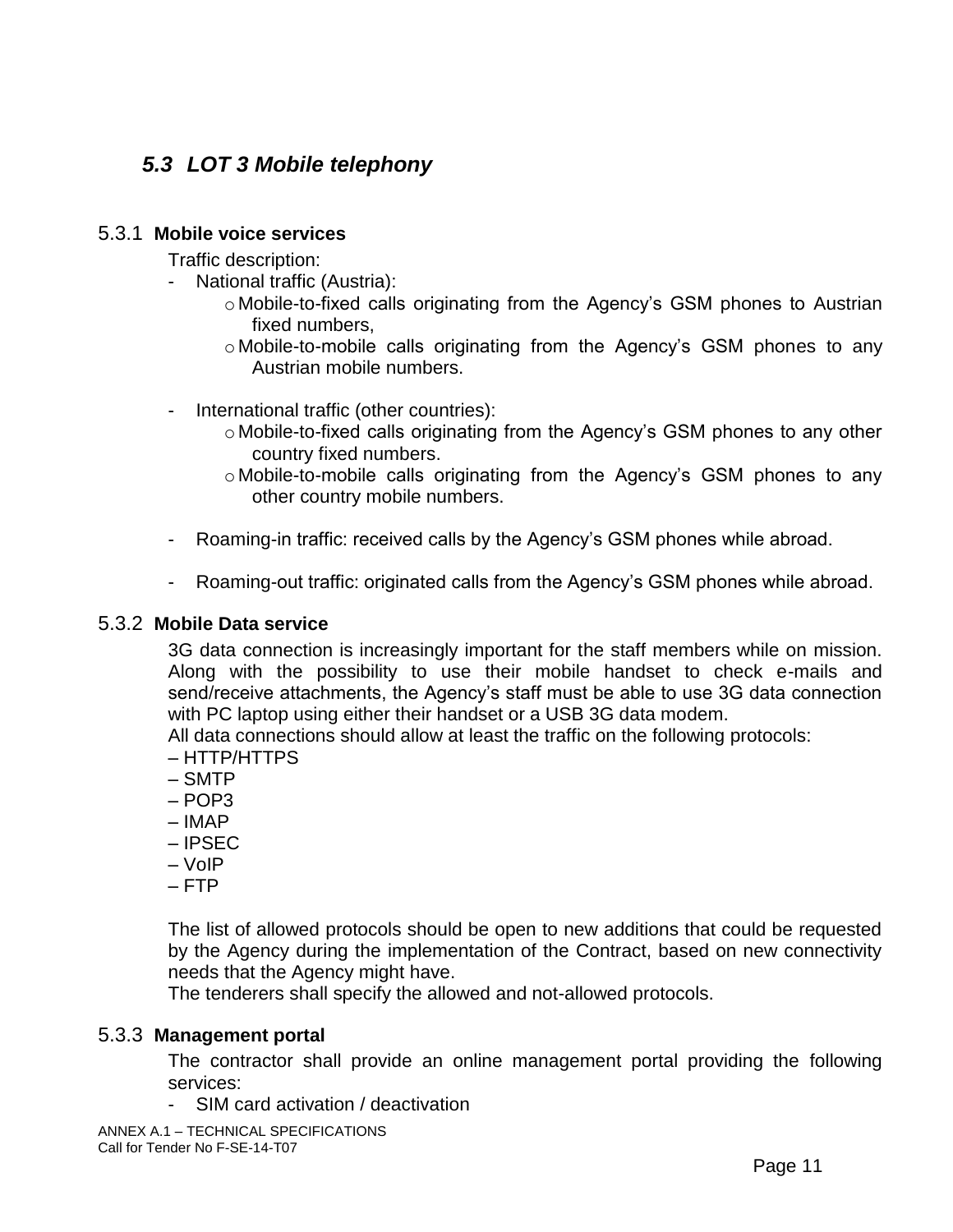- Tariff adaptation per SIM card
- Access to detailed electronic invoice data and volume statistics.

#### <span id="page-11-0"></span>5.3.4 **Access to SIM cards**

At the start of the contract the selected contractor shall provide a set of 10 standard, 10 micro and 15 nano SIM cards free of charge. Additional SIM cards shall be provided free of charge upon request within max. 5 business days.

#### <span id="page-11-1"></span>5.3.5 **Data access USB sticks**

The tenderer shall include in their offer a 3G/4G PC-Data connection kit which shall support, the proposed 3G/4G data technology standard (UMTS, HSDPA/HSUPA, LTE)

#### <span id="page-11-2"></span>5.3.6 **Service Level Agreement**

A Service Level Agreement shall be part of the Contract. The tenderer shall include in their offer a draft SLA which shall include at least the following:

#### <span id="page-11-3"></span>5.3.6.1 **Service availability**

The availability of the service must be greater than 99,95% within 12 months period. The downtime provoked by those interventions not requested by the Agency will be taken into account to calculate the availability rate; only the downtime provoked by scheduled interventions requested by the Agency will be excluded;

#### <span id="page-11-4"></span>5.3.6.2 **Incident Management:**

Guaranteed Resolution time must be maximum 8hrs;

#### <span id="page-11-5"></span>5.3.6.3 **Hotline Service:**

<span id="page-11-6"></span>The provider must offer a support service-desk reachable 24h/7d;

#### 5.3.6.4 **Reporting:**

Detailed statistics of outgoing calls by zone available online. The last three digits of reported phone numbers must be masked. The statistics must be available in electronic form for further analysis.

#### <span id="page-11-7"></span>5.3.7 **Tariffs and zones**

Invoices must be issued on a monthly or quarterly basis in a paper format. The connection details of the phone calls should be partially masked. The contractor provides access to all connection details in electronic form upon request. The tenderer shall provide prices based on the services described below. For all other services available on the official price list, the tenderer shall provide a discount in percent applicable to his official price list.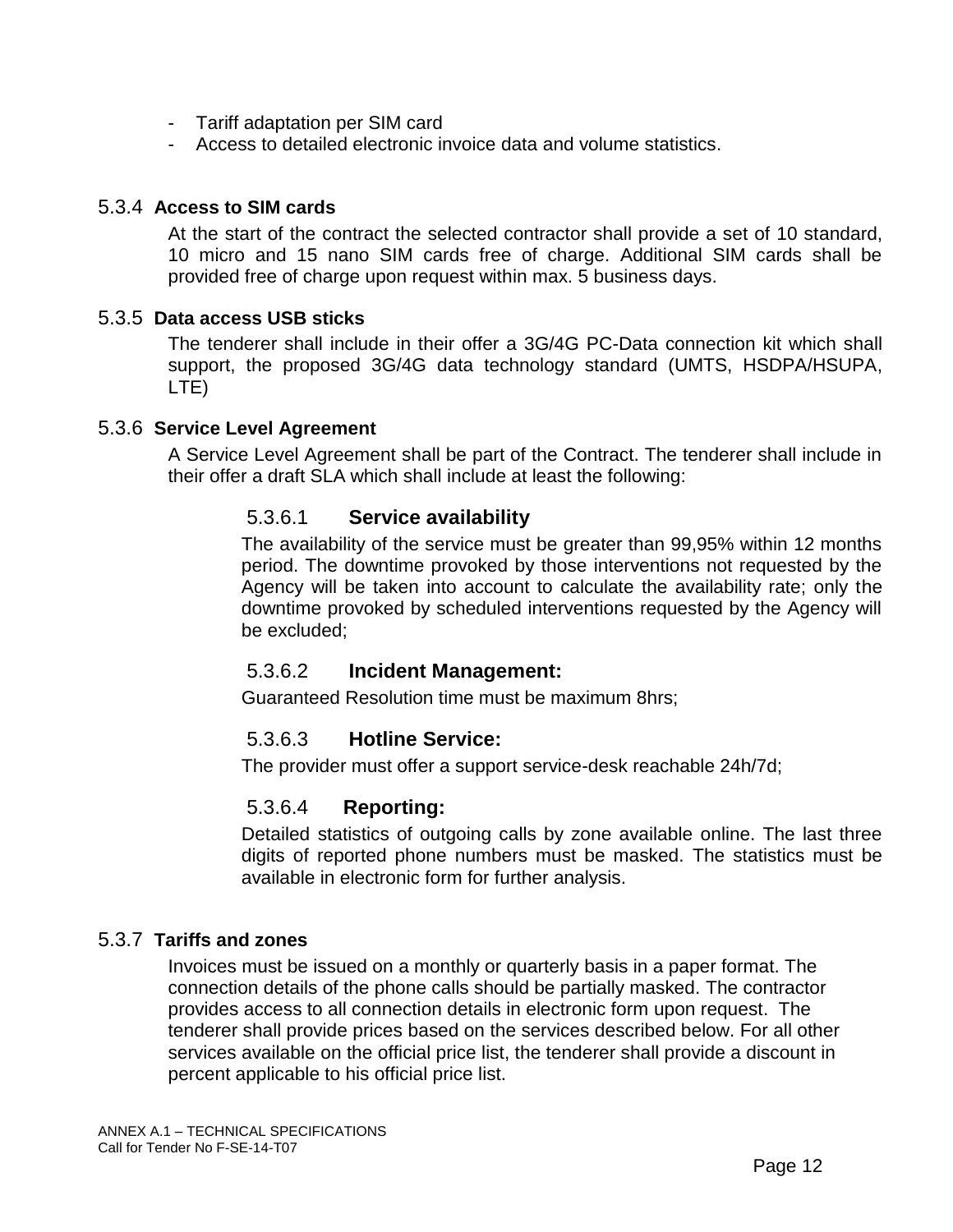#### Voice

The Agency is looking for a flexible and evolving tariff scheme based on a "concentric circles" approach and on the fleet-to-fleet concept. The Agency considers four (4) different zones:

- 1. The "Headquarters zone" (HQ) represents the "home" of all SIM cards. Within the Headquarter zone, traffic must be handled with a flat-fee scheme. The HQ zone is Austria.
- 2. The "EU-28" zone is composed of the 28 EU countries. The tariffs are expected to be as much uniform as possible: same tariffs for all the countries and same tariffs for all hours around clock.
- 3. The "Fleet to fleet" zone in all cases ("Headquarters Zone", "Preferred Zones", or "Rest of the World"), tenderers shall propose a special price for the following traffic types:

a. Mobile-to-mobile calls between two GSM from the Agency's fleet. For the "Headquarters zone" this kind of calls are encouraged to be free of charge. For the EU-28 zone tenderers shall provide a unique price for all the countries and for all hours around clock.

b. Mobile-to-fixed calls between the Agency's GSM and the Agency's fixed telephone (the fixed telephone being located in the Headquarters zone). For the "Headquarters zone" this kind of calls are encouraged to be free of charge. For the EU-28 zone tenderers shall provide a unique price for all the countries and for all hours around clock

#### Mobile Data

The "Data headquarters zone" is Austria: The tenders need to include in their offer options for various flat-fee schemes based on their official price list.

The "EU-28 Data Zone": As a minimum requirement, tenderers shall provide the service in at least the EU-28 member states. Within this zone tenderers may propose an "aggregated volume" tariff scheme or a flat-fee tariff.

The Rest of the World (ROW) zone comprises countries which are not in any of the above mentioned zones.

#### <span id="page-12-0"></span>5.3.8 **Reporting:**

Detailed figures on calls by country, unit price roaming in and roaming out detailed figures. The same applies to data calls.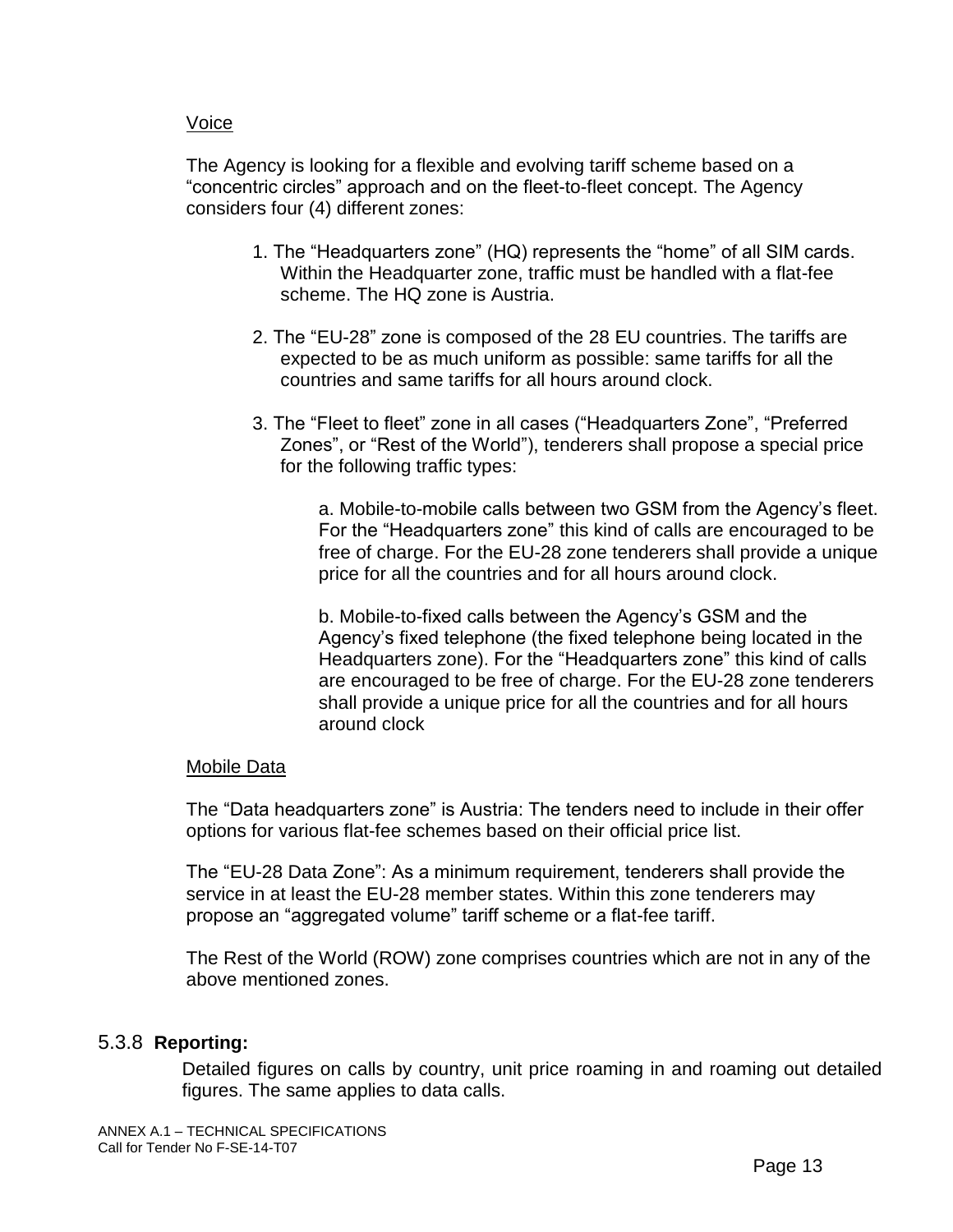## <span id="page-13-1"></span><span id="page-13-0"></span>5.3.9 **Migration of services:**

To ensure the seamless migration from the current provider to the selected contractor the tender shall include detailed migration plans for both the running-in and runningout phases of the Contract. In particular, tenderers must ensure the following:

## 5.3.9.1 **Running-in phase:**

An effective and smooth migration of all the settings installed by the current Contractor (i.e. connectivity, numbering) to the selected Contractor and a seamless portability/migration of the current numbering.

## 5.3.9.2 **Running-out phase:**

An effective and smooth migration of all the settings installed during the implementation of the Contract (i.e. connectivity, numbering, etc.) to an eventual new Contractor.

#### <span id="page-13-3"></span><span id="page-13-2"></span>5.3.10 **Consultancy services:**

The contractor may be called to provide consultancy in the areas covered in this Lot. The consultants will be assigned tasks such as design, implementation and administration of solutions.

## <span id="page-13-4"></span>**6 Place of Work**

The place of performance of the tasks shall be the Contractor's premises or any other place indicated in the tender

## <span id="page-13-6"></span><span id="page-13-5"></span>**7 Market Volume**

## *7.1 LOT 1 Internet connectivity and Internet VPN connectivity*

The number of users at the Headquarter is about 140 during the overall duration of the contract.

## <span id="page-13-7"></span>*7.2 LOT 2 Voice telephony*

The Agency has about 140 users using the Lync telephony services.

The table below provides a detailed overview of the volume of placed calls and shall tenderers help to calculate a flat rate.

| Zone                        | Duration (hh:mm:ss) |
|-----------------------------|---------------------|
| Albania-Tirana              | 0:00:53             |
| Australia-Mobil             | 0:02:08             |
| Austria                     | 282:47:03           |
| Austria Mobil A1 Mobilkom   | 71:15:30            |
| <b>Austria Mobil Drei</b>   | 13:48:14            |
| <b>Austria Mobil Orange</b> | 59:09:33            |
| <b>Austria Mobil Tele 2</b> | 15:51:35            |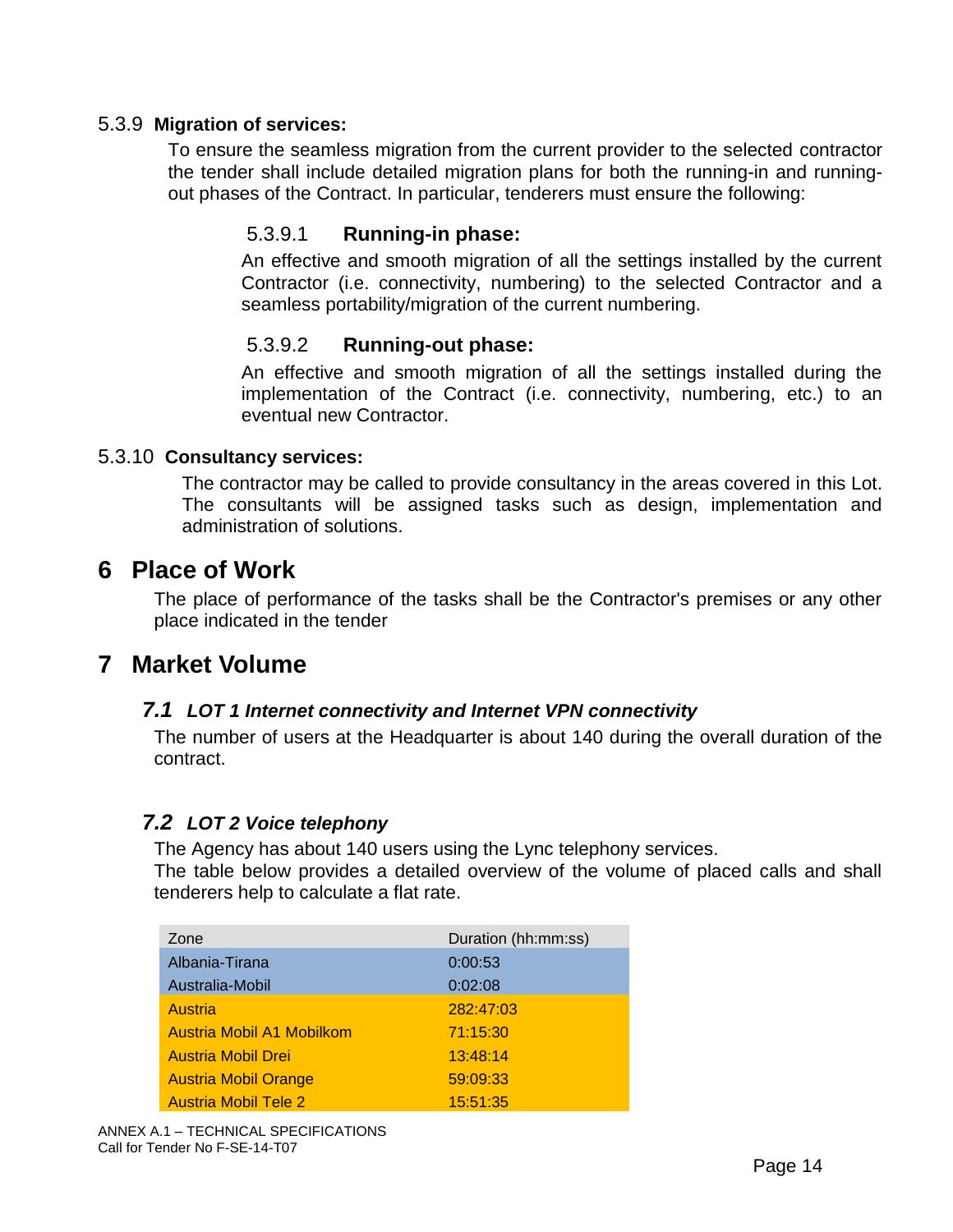| <b>Austria Mobil Tele Ring</b>      | 16:12:35  |
|-------------------------------------|-----------|
| <b>Austria Mobil T-Mobile</b>       | 39:54:51  |
| <b>Austria Mobil Yess</b>           | 3:29:55   |
| <b>Belarus</b>                      | 0:00:28   |
| <b>Belgium</b>                      | 43:07:12  |
| <b>Belgium Mobil Others</b>         | 41:00:15  |
| Belgium-Antwerpen                   | 3:17:10   |
| <b>Belgium-Brussels</b>             | 224:30:51 |
| Belgium-Freephone                   | 0:16:26   |
| <b>Belgium-Gent</b>                 | 1:52:36   |
| <b>Belgium-Shared Cost</b>          | 0:08:35   |
| Bosnia/Herz.                        | 0:03:33   |
| <b>Bulgaria</b>                     | 4:41:41   |
| <b>Bulgaria-Sofia</b>               | 1:26:04   |
| <b>Cyprus</b>                       | 2:44:38   |
| <b>Cyprus-Mobil</b>                 | 0:07:32   |
| Czech Rep.                          | 0:11:11   |
| <b>Czech Rep.-Mobil O2</b>          | 0:28:29   |
| <b>Czech Rep.-Mobil T-Mobile</b>    | 0:34:18   |
| <b>Czech Rep.-Mobil Vodafone</b>    | 0:11:31   |
| <b>Czech Rep.-Prag</b>              | 0:41:17   |
| <b>Denmark</b>                      | 6:00:50   |
| Denmark-Kopenhagen                  | 10:21:59  |
| Denmark-Mobil                       | 4:03:28   |
| <b>Estonia</b>                      | 0:12:06   |
| <b>Estonia-Mobil</b>                | 1:18:24   |
| <b>Finnland</b>                     | 8:11:41   |
| <b>Finnland-Helsinki</b>            | 5:07:34   |
| <b>Finnland-Mobil</b>               | 11:30:10  |
| <b>France</b>                       | 53:47:02  |
| <b>France Mobil Others</b>          | 16:24:59  |
| <b>France-Paris</b>                 | 9:57:58   |
| Germany                             | 63:08:37  |
| <b>Germany Mobil Others</b>         | 7:00:34   |
| <b>Germany-Shared Cost</b>          | 2:29:29   |
| <b>Great-Britain</b>                | 32:30:08  |
| <b>Great-Britain Außer-London</b>   | 6:31:01   |
| <b>Great-Britain London</b>         | 12:47:23  |
| <b>Great-Britain Mobil O2</b>       | 1:25:34   |
| <b>Great-Britain Mobil Orange</b>   | 1:56:48   |
| <b>Great-Britain Mobil Others</b>   | 6:53:30   |
| <b>Great-Britain Mobil T-Mobile</b> | 0:30:29   |
| <b>Great-Britain Mobil Vodafone</b> | 2:27:05   |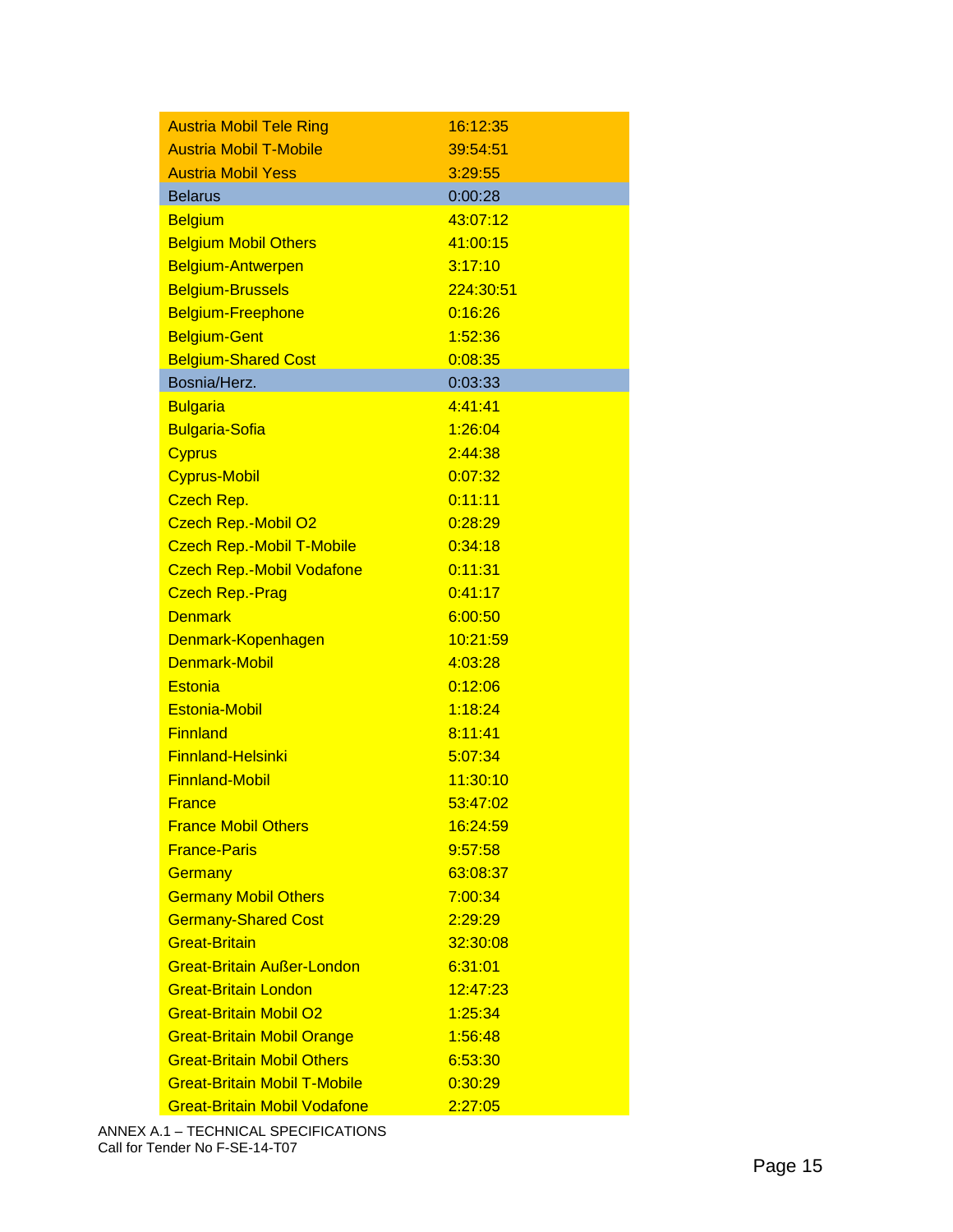| <b>Great-Britain Shared Cost</b>    | 2:04:05  |
|-------------------------------------|----------|
| <b>Great-Britain-Freephone</b>      | 0:42:30  |
| Greece                              | 25:56:24 |
| <b>Greece-Athens</b>                | 50:37:20 |
| Greece-Mobil                        | 21:35:08 |
| <b>Hungary</b>                      | 86:27:10 |
| <b>Hungary-Budapest</b>             | 18:28:59 |
| <b>Hungary-Mobil</b>                | 5:23:17  |
| <b>Hungary-Mobil Pannon</b>         | 13:31:09 |
| <b>Irland</b>                       | 3:26:57  |
| <b>Irland Mobil</b>                 | 9:38:18  |
| <b>Irland-Dublin</b>                | 19:18:58 |
| <b>Island</b>                       | 1:08:45  |
| <b>Israel</b>                       | 0:08:56  |
| <b>Israel-Mobil</b>                 | 0:15:29  |
| <b>Italy</b>                        | 43:35:24 |
| <b>Italy Mobil Omnitel</b>          | 40:11:12 |
| <b>Italy-Milan</b>                  | 9:00:35  |
| <b>Italy-Rom</b>                    | 4:01:27  |
| Japan-Mobil                         | 0:00:02  |
| Japan-Tokio                         | 0:08:35  |
| Kambodscha-Mobil                    | 0:02:40  |
| <b>Canada Rural</b>                 | 0:17:24  |
| Croatia                             | 1:03:43  |
| <b>Croatia-Mobil</b>                | 0:12:28  |
| Latvia-Mobil                        | 2:05:15  |
| Libanon                             | 0:25:19  |
| Lithuania                           | 18:27:23 |
| Luxemburg                           | 25:00:55 |
| Luxemburg-Mobil                     | 1:03:31  |
| Malaysia                            | 0:03:15  |
| <b>Malta</b>                        | 1:55:40  |
| <b>Malta-Mobil</b>                  | 0:29:12  |
| Mazedonien                          | 0:10:12  |
| <b>Monaco</b>                       | 0:52:03  |
| Montenegro                          | 0:46:15  |
| <b>Netherlands</b>                  | 1:25:19  |
| <b>Netherlands Adam Rdam WestNL</b> | 12:50:07 |
| <b>Netherlands Mobil O2</b>         | 10:33:59 |
| <b>Netherlands Premium Rate</b>     | 1:38:54  |
| <b>Norway</b>                       | 0:26:34  |
| <b>Norway-Mobil</b>                 | 0:30:12  |
| Norway-Oslo                         | 0:13:28  |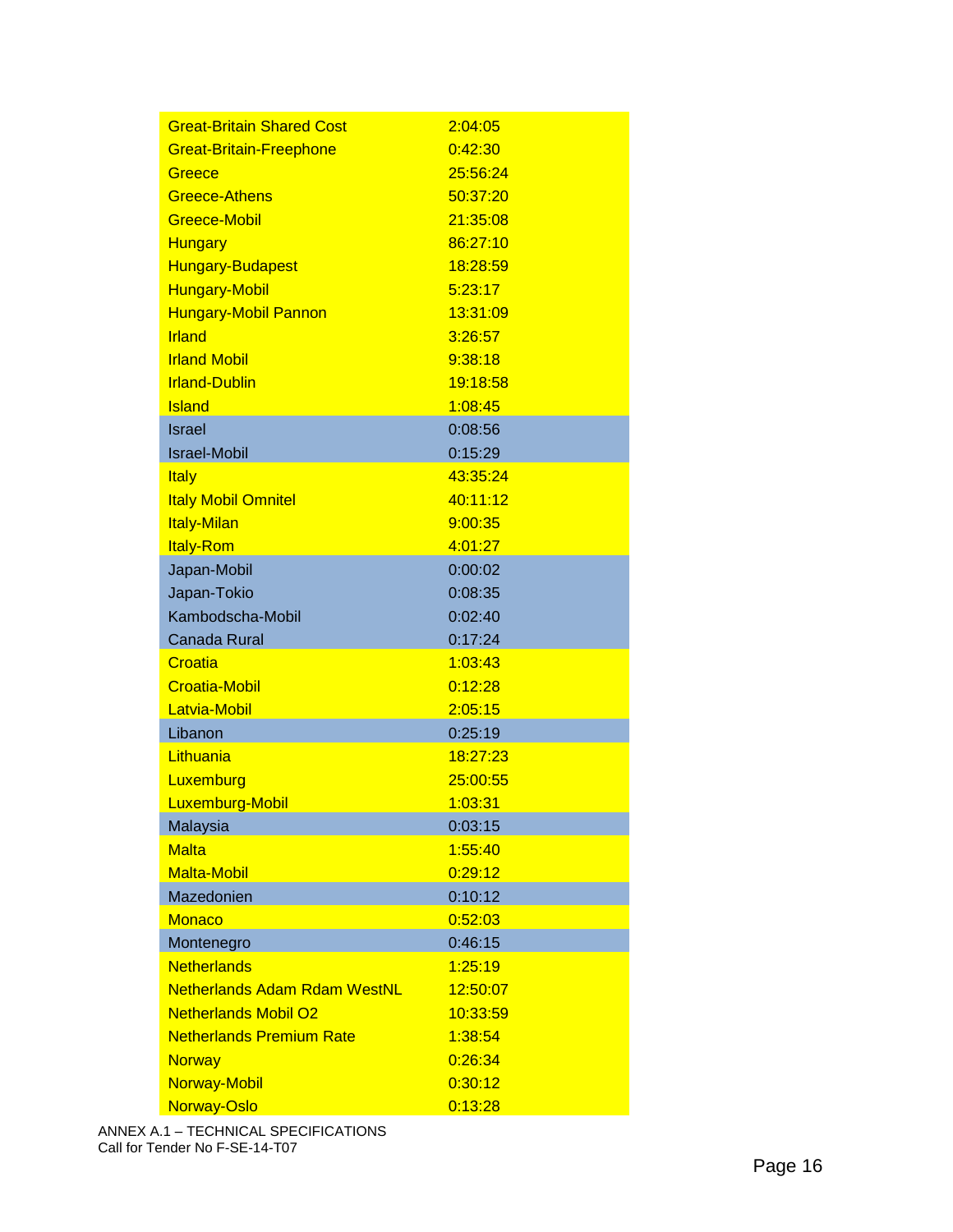| Poland                          | 17:00:09 |
|---------------------------------|----------|
| <b>Poland-Gdansk</b>            | 0:23:41  |
| Poland-Krakau                   | 0:01:14  |
| <b>Poland-Mobil</b>             | 3:45:00  |
| Poland-Warsaw                   | 19:37:17 |
| Portugal                        | 2:55:42  |
| <b>Portugal Mobil Oniway</b>    | 17:26:10 |
| Portugal-Lissabon               | 5:48:11  |
| Portugal-Madeira                | 0:01:42  |
| Romania                         | 1:38:12  |
| <b>Romania-Bucharest</b>        | 2:03:15  |
| Romania-Mobil Cosmorom          | 0:13:24  |
| Romania-Mobil Orange            | 4:32:15  |
| Romania-Mobil Telemobil         | 0:02:46  |
| Romania-Mobil-Mobifon           | 3:01:15  |
| Romania-OLO                     | 2:19:43  |
| Russia-Moskau                   | 0:06:57  |
| Senegal                         | 0:11:17  |
| Senegal-Dakar                   | 0:03:35  |
| Serbia                          | 2:07:12  |
| Serbia-Mobil                    | 0:23:33  |
| Singapur                        | 0:00:12  |
| Slovenia                        | 2:13:20  |
| Slovenia-Mobil                  | 1:21:24  |
| <b>Slowak Rep.</b>              | 95:09:45 |
| <b>Slowak Rep. Bratislava</b>   | 26:41:54 |
| <b>Slowak Rep.-Mobil</b>        | 14:46:36 |
| <b>Slowak Rep.-Mobil Orange</b> | 29:08:44 |
| <b>Spain</b>                    | 6:12:45  |
| <b>Spain Mobil Others</b>       | 2:36:43  |
|                                 |          |
| <b>Spain Shared Cost</b>        | 0:37:14  |
| Spain-Barcelona                 | 4:37:28  |
| <b>Spain-Madrid</b>             | 3:49:17  |
| <b>Sweden</b>                   | 0:29:16  |
| <b>Sweden Mobil</b>             | 3:19:16  |
| Sweden-Stockholm                | 9:30:17  |
| Switzerland                     | 16:58:09 |
| <b>Switzerland-Basel</b>        | 0:20:22  |
| <b>Switzerland-Bern</b>         | 0:14:01  |
| Switzerland-Geneva              | 8:51:36  |
| Switzerland-Lausanne            | 0:52:40  |
| Switzerland-Zürich              | 1:34:11  |